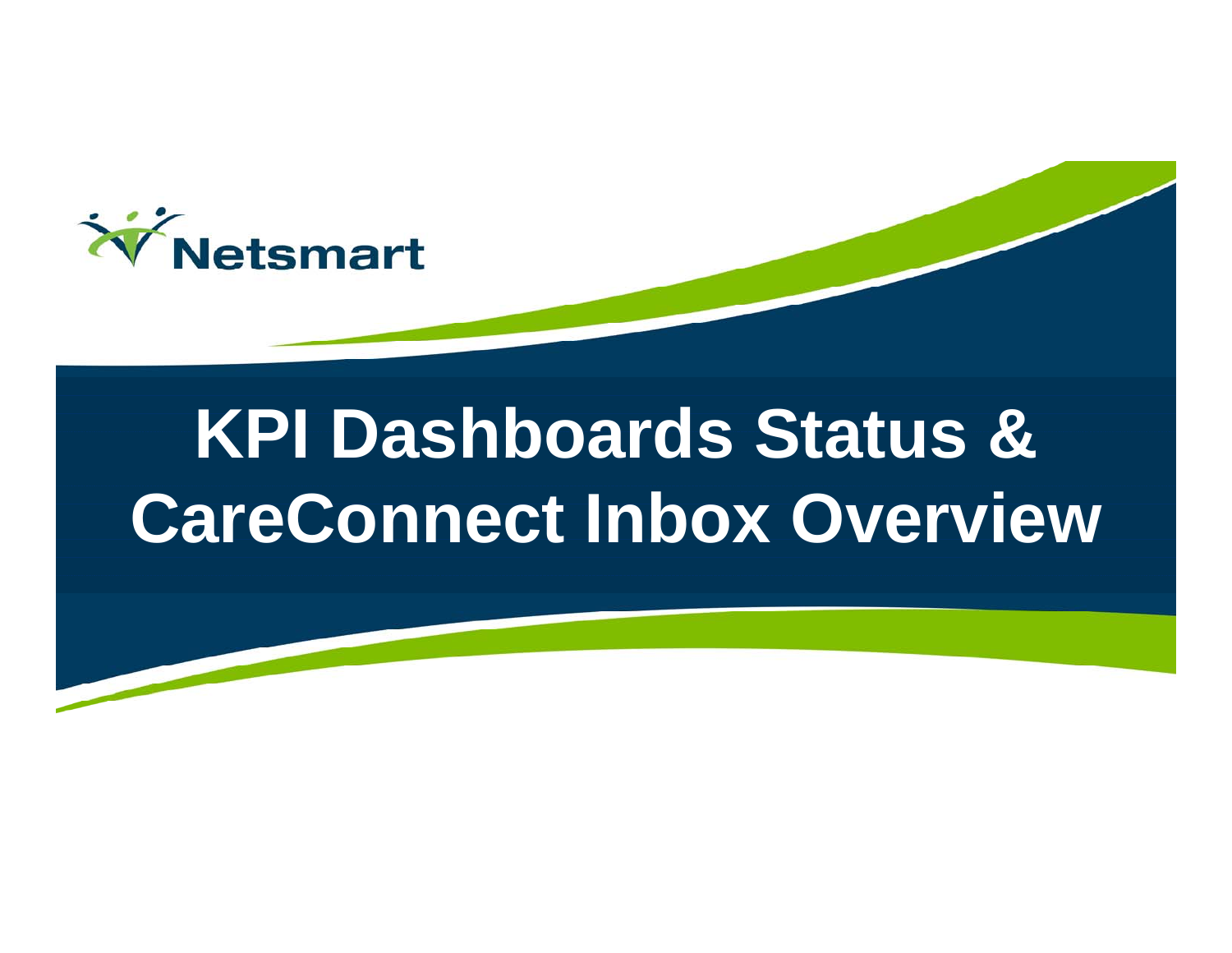# **KPI Dashboards**

Provides snapshot views for clinical, financial and operational data

**Features:**

Real-time performance dashboard

At-a-glance performance status data



**W**Netsmart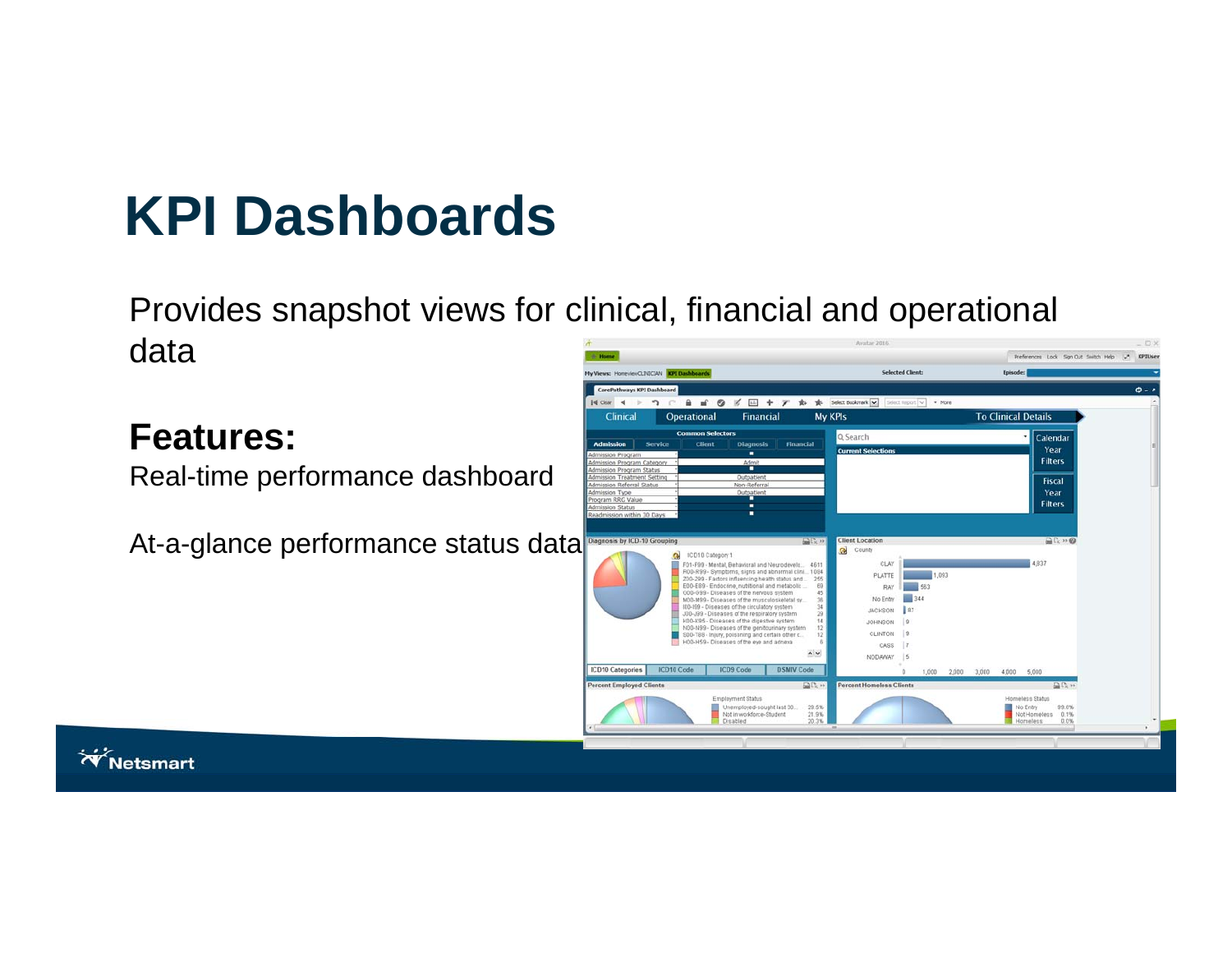### **Next Steps**

1. Providers need to review previously identified list of staff to have KPI access (watch for email)

Submit changes to access via the User Creation form http://publichealth.lacounty.gov/sapc/Sage/Sageinfo.htm



to download the Sage ProviderConnect User Creation form

- 2. Refresher training on navigation will be held via webinars
- 3. Expected availability to Providers by March 30th

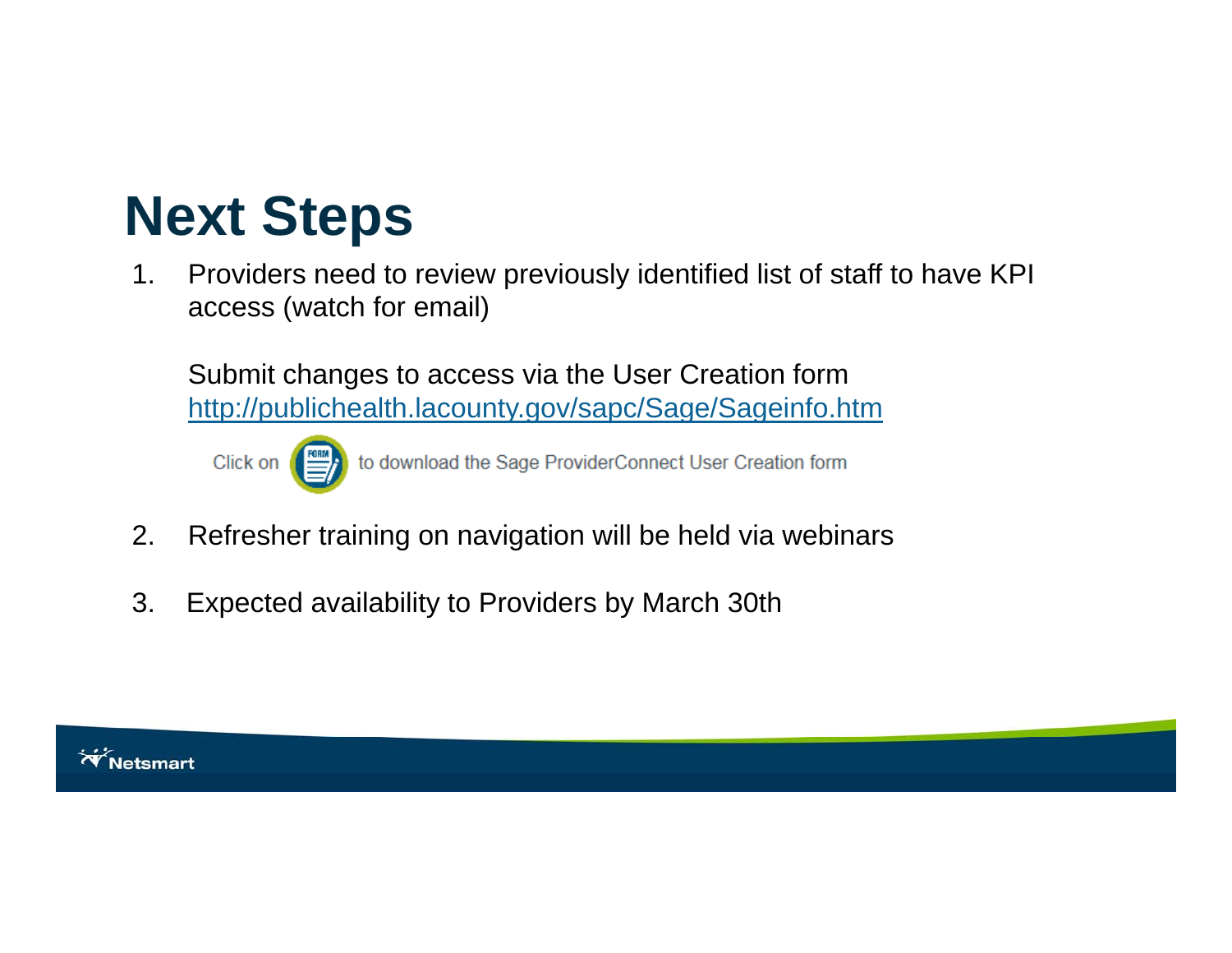# **CareConnect Inbox (CCInbox)**





 $\bullet$  To enable the sharing of information within the SAPC Network while protecting PHI

### **Required**

 $\bullet$ Must have a Sage login account for authentication purposes

### **When**

- •Expected to be available around mid-April 2018
- $\bullet$ Sage users will have an individual Direct address
- $\bullet$ Brief training will be via webinar
- $\bullet$ Similar to email functionality

**W** Netsmart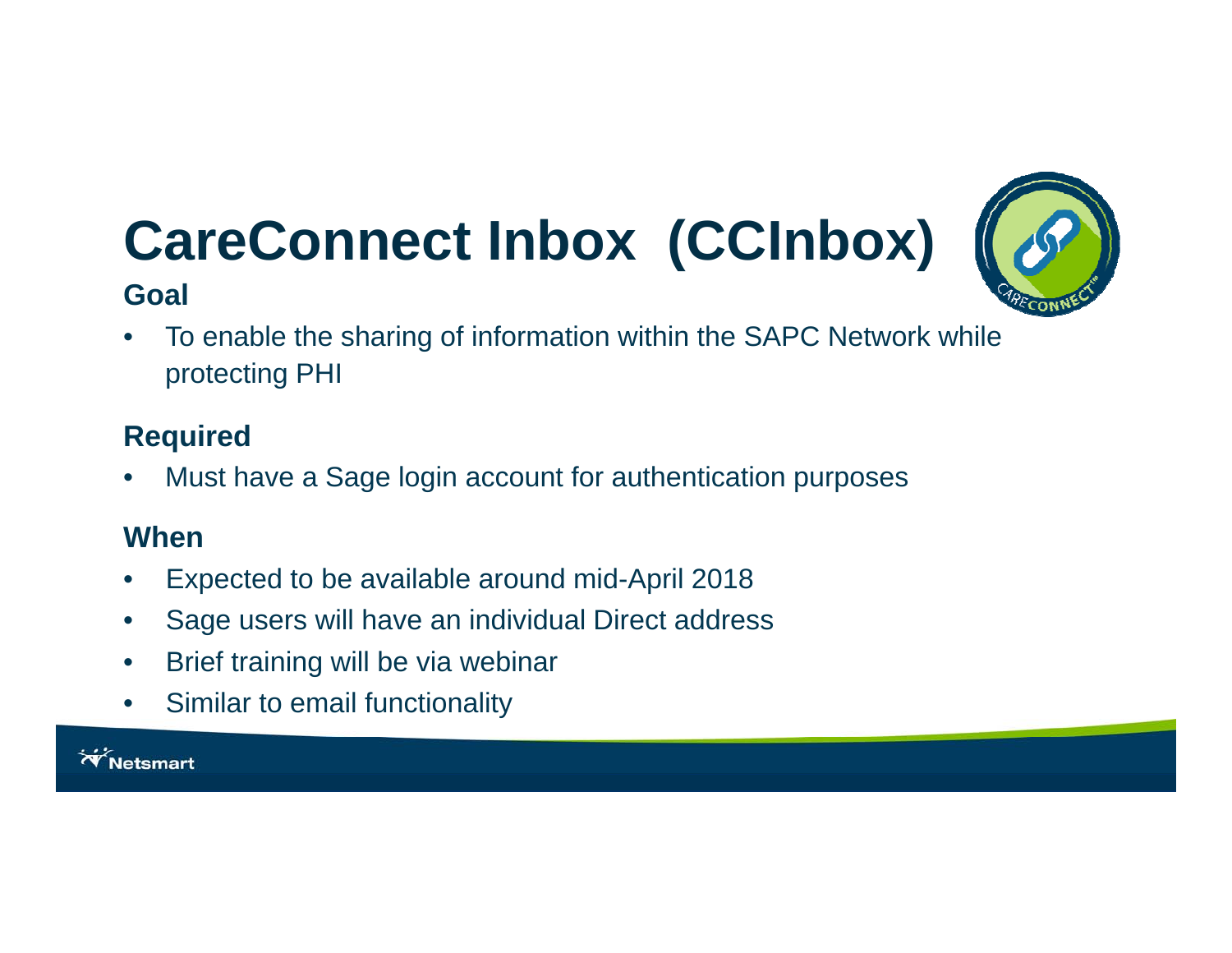### **Terminology Direct Secure Message**



- $\bullet$  Direct is a *national encryption standard* for *securely exchanging clinical healthcare data* via the Internet
- $\bullet$  While Direct uses an email format as part of its structure, it leverages other technologies to maintain security
- $\bullet$  A Direct address is **not an email address,** the Direct connection to a provider organization's EHR is specific to that EHR.
- $\bullet$  A digital certificate binds that address to that organization and its EHR. One provider could have multiple addresses (e.g., at each Provider organization

where she/he may work )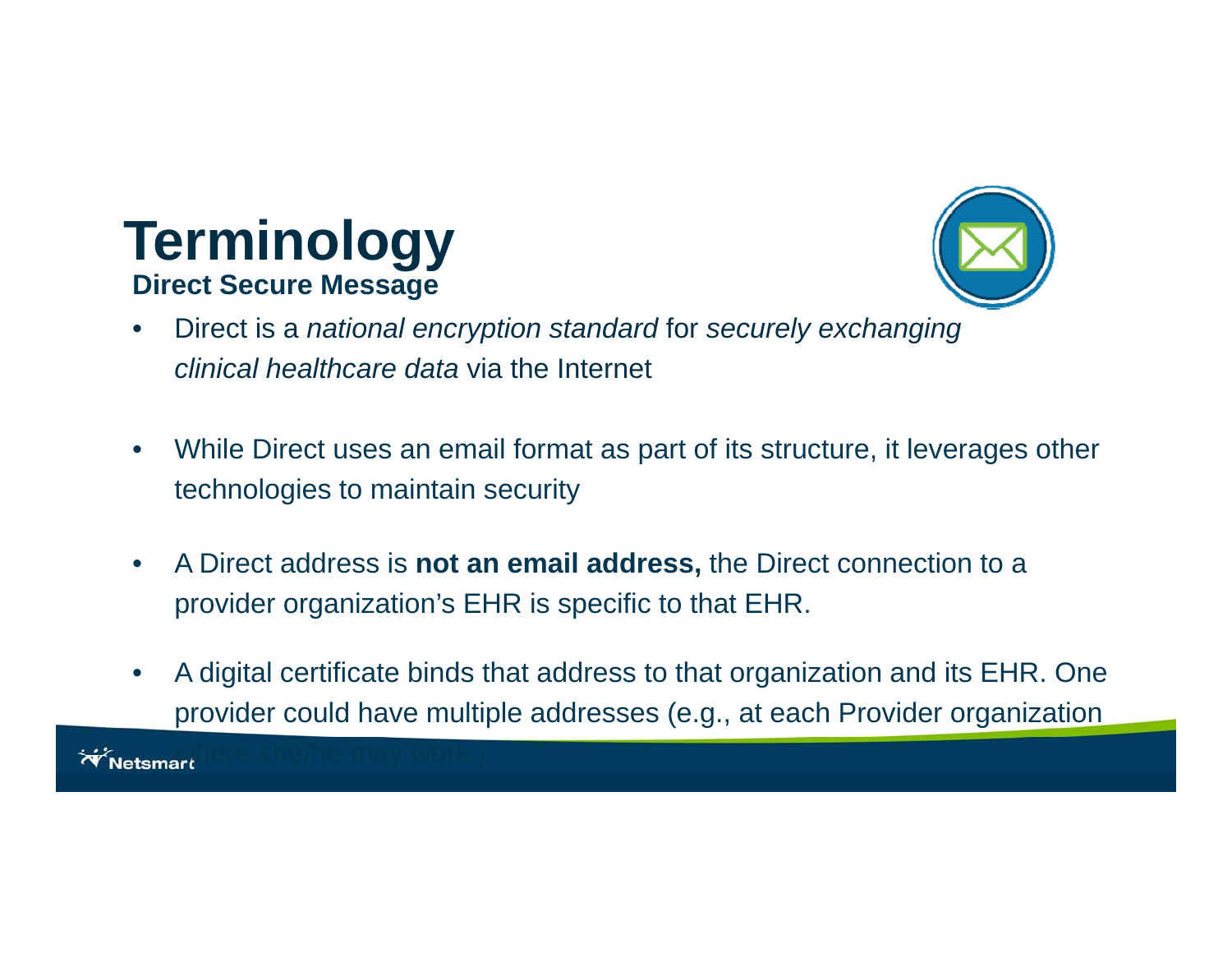### **How Will I Use It?**

#### **Primary Purpose**



- $\bullet$ **Used for client-specific questions and clarifying information**
- $\bullet$ **Not a substitute for entering required information in Sage**

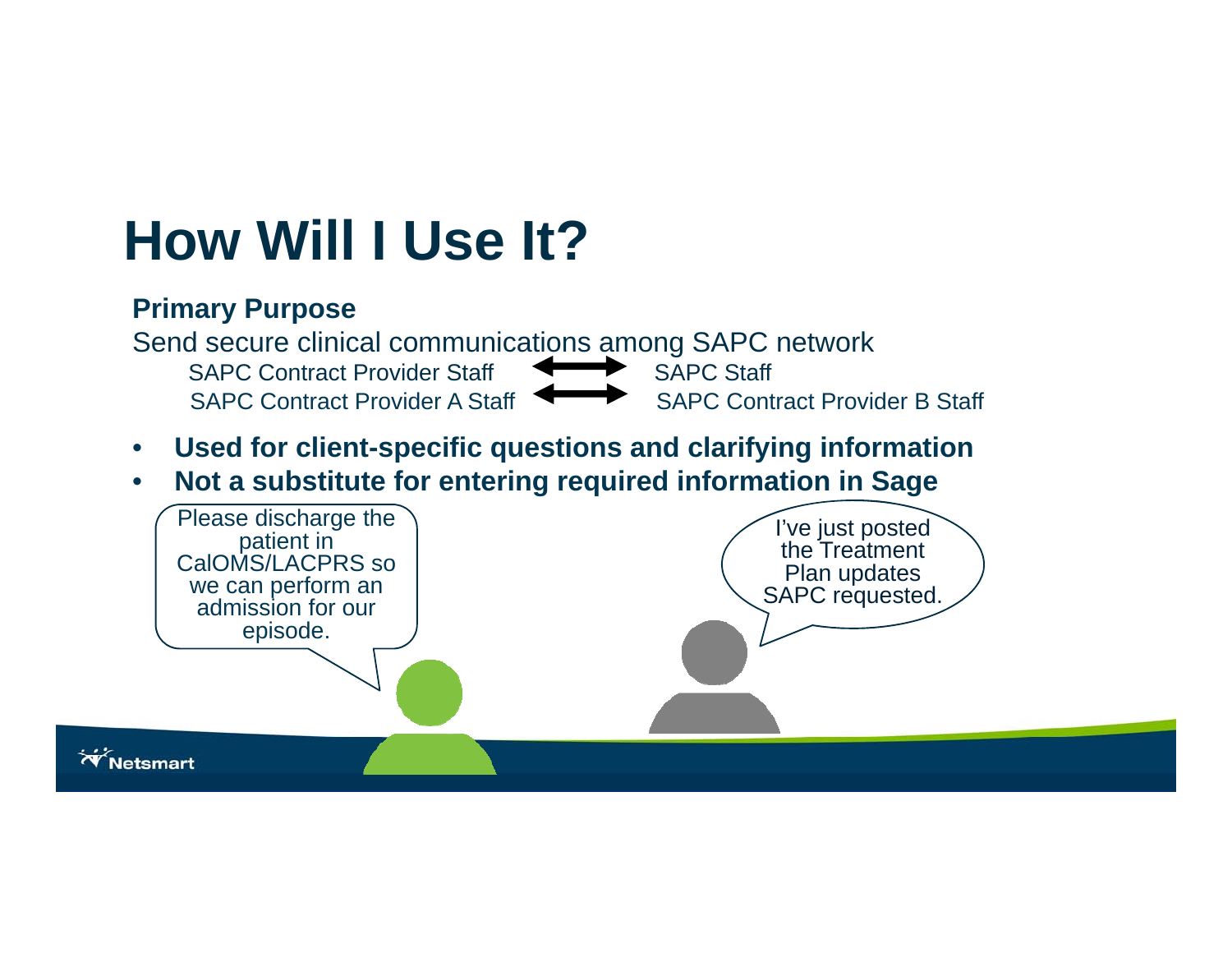### **How Does It Work?**

| O Search Inbox<br>$\mathbb{Z}$ New,<br>$\boxdot$ Inbox<br><b>Inbox Empty</b><br>в<br>Contacts<br>ग्गि<br>Deleted<br><i>←</i><br>Sent<br>《 | Very similar to your own email system<br>Add Contact<br>Sandy Salazar<br>Subject:<br>Client Eligibility: 123456<br>Attach File<br>Send<br>◡<br><b>MESSAGE</b>                                                                                                                                                                                 |
|-------------------------------------------------------------------------------------------------------------------------------------------|-----------------------------------------------------------------------------------------------------------------------------------------------------------------------------------------------------------------------------------------------------------------------------------------------------------------------------------------------|
| <b>Create a New</b><br>message<br><b>Send to a selected</b>                                                                               | Hello Sandy,<br>In reviewing client 123456 to verify the client's eligibility to receive services in the SAPC SUD<br>network, we identified the following clinical documentation was missing in the client record in<br>Sage:<br>1. Missing Treatment Plan<br>2. Primary Diagnosis<br>Please reply when this information is ready for review. |
| recipient<br><b>V</b> Netsmart                                                                                                            | Thank you,<br>Sophia                                                                                                                                                                                                                                                                                                                          |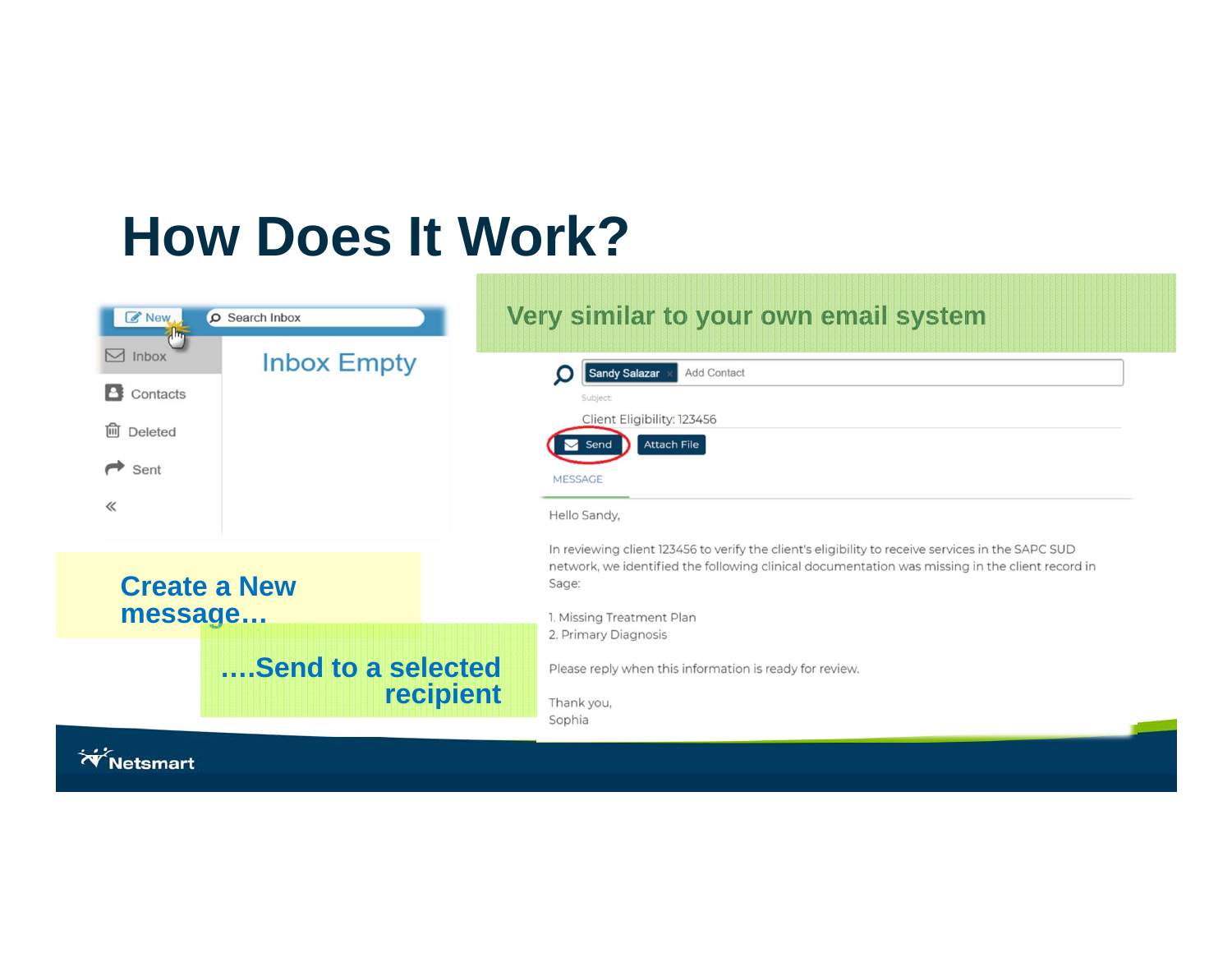# **Things to Remember**

- $\bullet$  This is not a substitute for entering data into Sage or attaching required documentation.
- $\bullet$ This is not for communications which should be submitted to the Sage Help Desk.
- $\bullet$  Emails/attachments relevant to a client's treatment should also be attached to the client's chart.
- $\bullet$ You are responsible for ensuring Consent is in place.